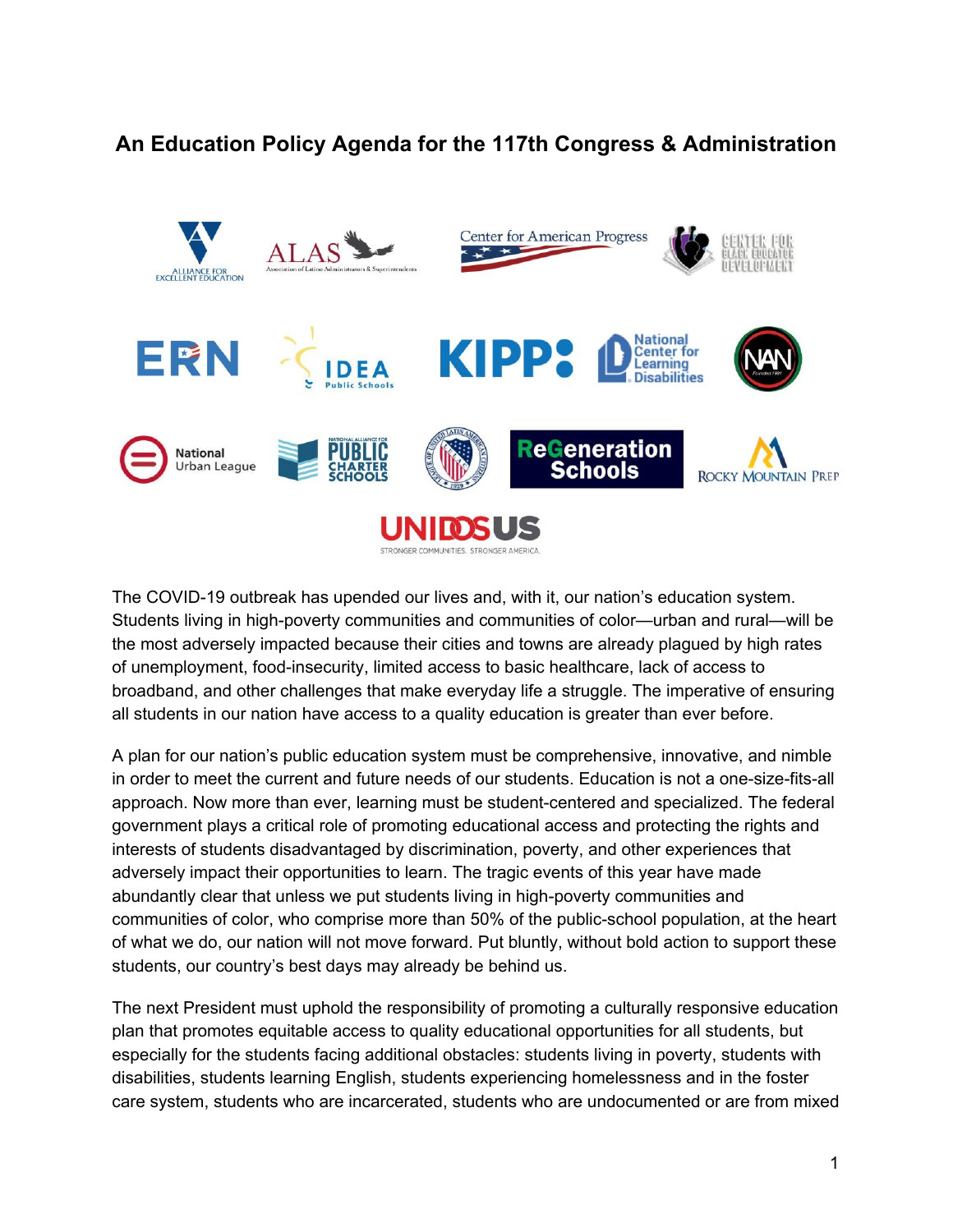status families, Black and Brown students, Native students, and students who identify as LGBTQ.

Significant federal investment in education is needed, but more funding alone is not the answer. A 201[9](http://dfer.org/wp-content/uploads/2019/10/Interested-Parties-Memo-October-2019.pdf) [national](http://dfer.org/wp-content/uploads/2019/10/Interested-Parties-Memo-October-2019.pdf) poll found that voters across party lines strongly believe that it will take more than just money to improve education from preschool to college. Those voters support a range of robust education policies including a more equitable allocation of resources, improvements in training and preparation for educators, choices in quality public schools, meaningful accountability, and a higher education system that is not only more affordable, but also one that leads to gainful employment afterwards.

Before COVID-19, the next Congress and Administration had an opportunity to improve education by charting a new path that puts equity at the heart of policymaking. Under the "new normal," it is now an imperative for our elected officials and leadership at the highest level of office to put forth and implement an education agenda that involves an unprecedented increase in federal financial investment in our nation's public education system, an assurance that resources are equitably distributed and effectively deployed, and a commitment to adequately equip educators with the tools, resources, and support so student learning will continue, in and out of school, no matter what.

The undersigned organizations representing students from all backgrounds, put forth the following ten recommendations:

## **Early Childhood Education: A Strong Foundation Begins at Birth**

All children deserve nurturing, enriching early experiences which support their healthy development. This process begins even before birth. For example, partnerships with pediatricians and home-visitors should be expanded so infants and toddlers are supported in meeting important child development milestones. Furthermore, child care is a critical tool to support parents and caregivers in creating enriching experiences and providing safe environments for children to thrive. Even before the COVID-19 pandemic, significant investment was needed to support access to high-quality child care. The pandemic has shined a spotlight on child care as an essential service upon which much of our nation's productivity rests. Now, just as before, significant federal investment is necessary to expand access to quality, affordable child care and to make the industry a financially viable career option for talented early educators across the nation.

**1. Expanding Access to Affordable and Flexible High-Quality Early Education**. Increase federal investments in early childhood programs, including child care, home visiting and healthcare. Provide specific incentives for states and localities to expand access to high-quality early learning programs, such as Early Head Start, Head Start, and preschool programs for three- and four-year-olds. Provide investment at a level that ensures no family spends more than 7% of their income on child care, with low- and moderate-income families paying less based on a sliding scale, and that supports paying early childhood educators a livable wage with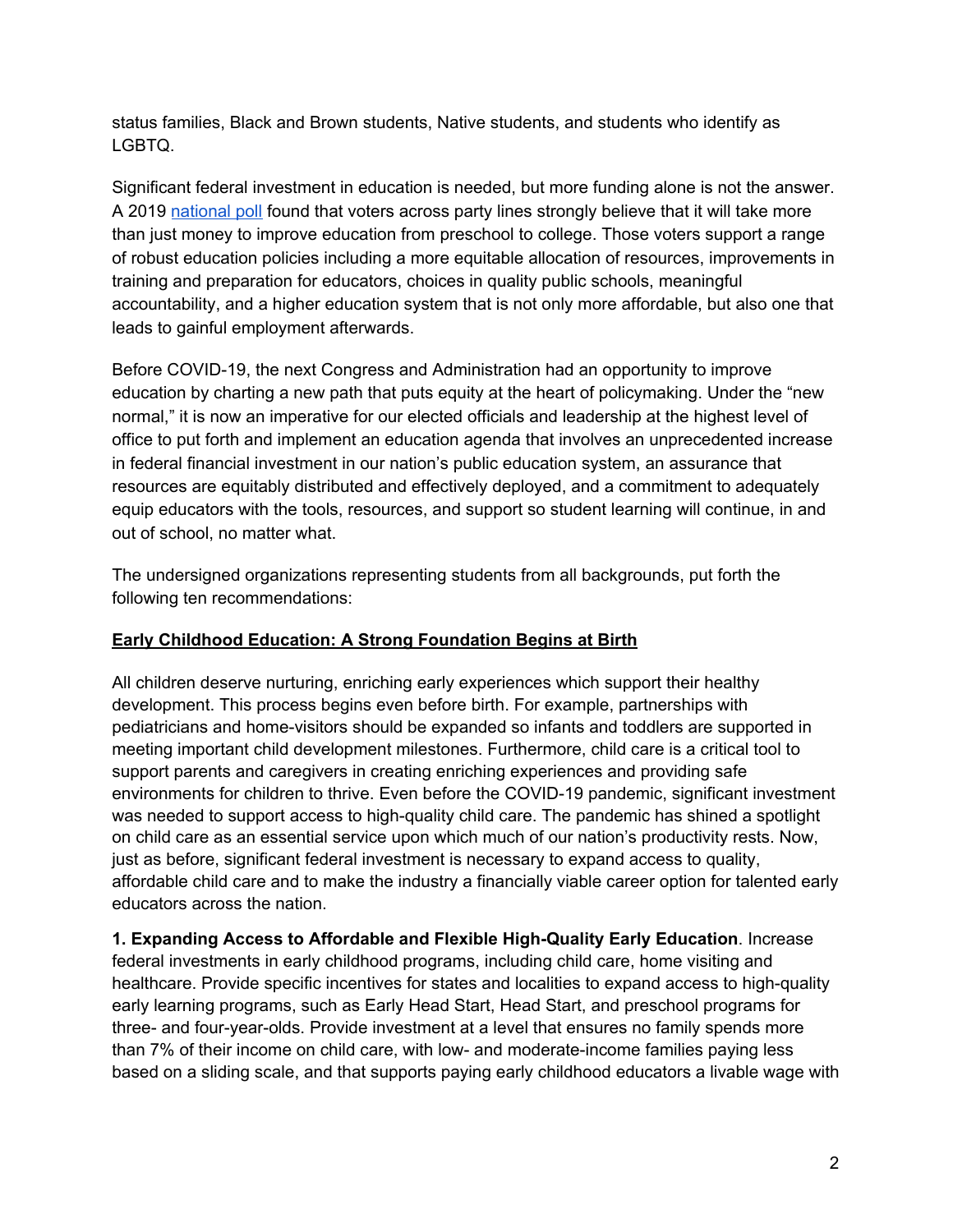benefits. Provide targeted incentives for programs offering care during nontraditional hours, serving families and children with disabilities, and those serving infants and toddlers.

## **K-12 Education: Prepare Students to Succeed in Tomorrow's Economy**

America needs an education system that recognizes the talents and abilities of all students and ensures we are globally competitive. Public education under "the new normal" requires significant investments to meet the unique needs of both students and educators. Addressing vast racial and socio-economic disparities in the allocation of critical resources requires a full revamp of our current system—the type of shift that the COVID-19 pandemic has already thrust upon us. In a matter of weeks, educators, students, and parents nationwide have proven that reinventing our nation's education system with a student-focused approach to learning isn't the aim—it's the imperative.

**2. Promoting Resource Equity**. Significantly increase federal investments in K-12 education programs, including Title I, Title III, and IDEA, through a formula that targets aid to the highest-need states and school districts and incentivizes states to distribute their own education dollars equitably and in a manner that addresses racial and socio-economic disparities. School districts should be encouraged to adopt weighted per-pupil funding formulas that equitably target resources at the school-level. Resource equity goes beyond ensuring that dollars go to the students who need them most; it also requires that schools educating underserved students have quality teachers, safe and updated school buildings, access to rigorous and advanced coursework, and postsecondary education pathways that lead to a career.

**3. Paying Teachers Like Professionals**. Educator salaries, including principals, must be elevated so these professions are as economically competitive as other fields that require the same levels of education. Higher compensation, including financial incentives to teach in schools and subject areas where shortages are most prevalent (e.g., high-poverty schools, English Learners, STEM, special education) will help recruit and retain a more skilled and diverse cadre of current and prospective educators and principals that reflect the cultural, racial, and linguistic background of the students they serve.

**4. Improving Teacher Preparation**. Educators should be equipped from day one to help all students succeed and deserve to be supported throughout their careers, like all professions. Achieving these two aims requires an evidence-based approach to preparation (e.g., a requirement of completing at least a one-year residency or internship prior to becoming a teacher of record), opportunities for highly effective educators to advance professionally without having to leave the classroom and training our educators to be culturally responsive to their students.

**5. Gauging What Works, Fixing What's Not Working**. Congressional Democrats and civil rights groups fought hard to require academic assessments and accountability for results based on multiple measures under the Every Student Succeeds Act (ESSA), which requires annual, statewide testing for particular grades in reading and math, as well as science. We know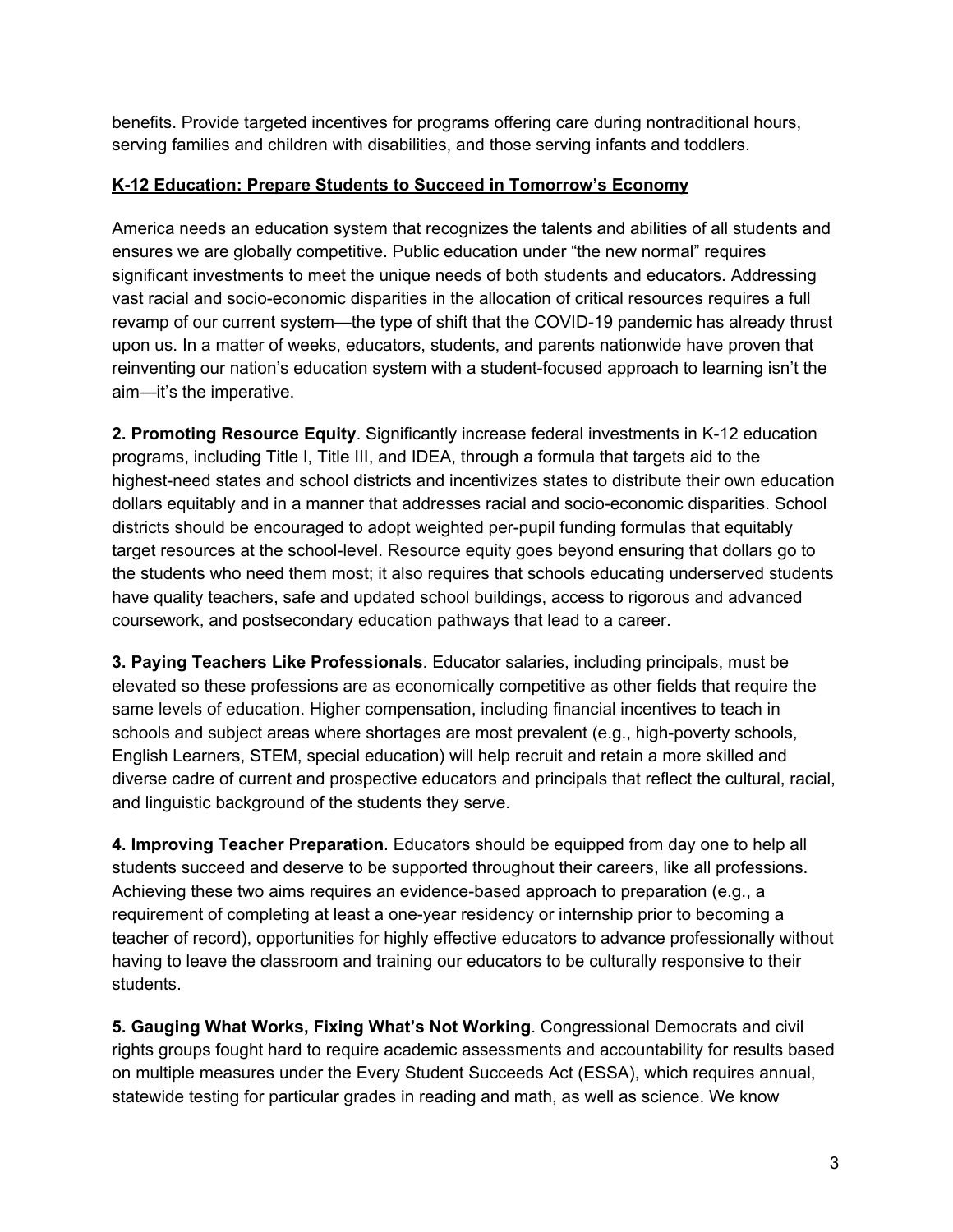objective data on how students are doing academically helps identify gaps in opportunity and areas that require evidence-based interventions. Congress and our next President must preserve and, where necessary, strengthen these vital components of federal education law.

**6. Choices in Quality Public Schools**. Access to high-quality choices among different pre-K-12 public education providers is needed now more than ever as evidenced by the severe impact of the COVID-19 pandemic on the way schools deliver learning to students. Congress and the next Administration should promote high-quality public education options so that all students can attend a school that meets their academic and social-emotional needs. These public options include magnet schools, charter schools, career academies, language immersion schools, traditional district-run schools, and dual enrollment programs.

**7. Personalized and Online Learning**. With the advent of the coronavirus pandemic and closing of the vast majority of schools, at-home and online instruction have become the norm. Experts predict that the pandemic may require intermittent school closures over the next one to two years even if students return to in-person school in the fall of 2020. Educators should be empowered and supported with the professional development and tools needed to personalize instruction for all students—in a virtual or traditional classroom. The federal government should also incentivize the creation of accessible online resources and materials for students who traditionally have not had quality on-line materials made available to them (e.g., English Learners and students with disabilities). We also must expand the federal E-rate program to ensure every family has access to broadband Internet and provide every student with internet-connected, one-on-one devices through which they can access cost-free, and high-quality instructional materials.

## **Postsecondary Education**: **Higher Education Quality & Affordability**

Because postsecondary education and training is a virtual prerequisite and at the very least, a springboard for students of color and students from low-income households to a middle-class life, quality college access, affordability, and widespread success are moral imperatives for our nation. As it stands, however, students from low-income families and students of color, separately, suffer from a lack of access to quality institutions of higher education, and once admitted, from low levels of degree completion accompanied by high levels of student loan debt. Too many shoddy for-profit education and training providers have ripped-off families and taxpayers for decades. Similar colleges with similar admissions standards and similar student characteristics generate wildly different levels of success with students overall and disaggregated subgroups in particular in terms of degree completion and loan repayment rates. We support policies that challenge state and college leaders to protect higher education consumers and fix these inequities.

**8. A Meaningful Commitment to Diversity & Socioeconomic Mobility**. All postsecondary education institutions and states should be expected to demonstrate a meaningful commitment to diversity, inclusion, and socioeconomic mobility as reflected in fair admissions policies, sizable enrollment of historically underrepresented and low-income students, equitable